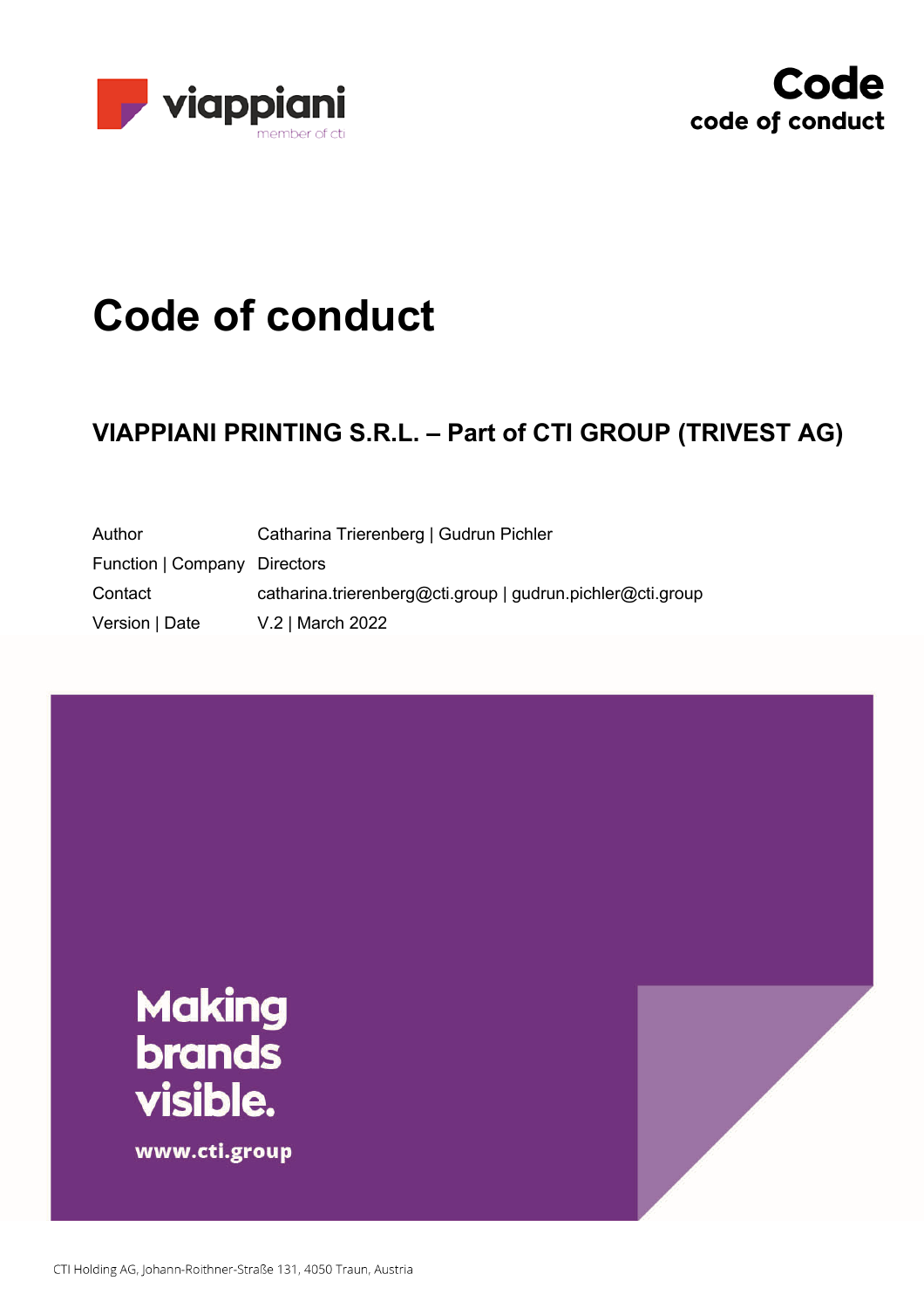



# **Index**

| $\mathbf 1$ .    | <b>Introduction</b>                                                                                                                                                                                                                | 4              |  |
|------------------|------------------------------------------------------------------------------------------------------------------------------------------------------------------------------------------------------------------------------------|----------------|--|
| 2.               | <b>General provisions</b>                                                                                                                                                                                                          |                |  |
|                  | 2.1. Compliance with national and international laws and provisions                                                                                                                                                                | 5              |  |
| 3.               | <b>Corporate Social Responsibility</b>                                                                                                                                                                                             | 5              |  |
|                  |                                                                                                                                                                                                                                    | 5              |  |
|                  | 3.2. Health & Safety 27                                                                                                                                                                                                            |                |  |
|                  | 3.3. Environment <b>Constanting Construction Constanting Constanting Constanting Constanting Constanting Constanting Constanting Constanting Constanting Constanting Constanting Constanting Constanting Constanting Constanti</b> | $\overline{7}$ |  |
| 4.               | <b>Business integrity</b>                                                                                                                                                                                                          | 8              |  |
|                  |                                                                                                                                                                                                                                    |                |  |
|                  |                                                                                                                                                                                                                                    | 9              |  |
|                  |                                                                                                                                                                                                                                    |                |  |
|                  |                                                                                                                                                                                                                                    | 9              |  |
|                  |                                                                                                                                                                                                                                    | 10             |  |
|                  |                                                                                                                                                                                                                                    |                |  |
|                  |                                                                                                                                                                                                                                    | 10             |  |
|                  |                                                                                                                                                                                                                                    |                |  |
|                  | 4.5. Anti-money laundering experience and a series of the state of the state of the state of the state of the                                                                                                                      | 12             |  |
|                  | 4.6. Laws relating to import / export export export of the state of the state of the state of the state of the state of the state of the state of the state of the state of the state of the state of the state of the state o     |                |  |
|                  |                                                                                                                                                                                                                                    | 12             |  |
|                  |                                                                                                                                                                                                                                    | 13             |  |
| 5.               | <b>Data Protection</b>                                                                                                                                                                                                             | 14             |  |
|                  |                                                                                                                                                                                                                                    | 14             |  |
|                  | 5.2. Confidentiality and protection of business assets <b>EXALGO ADDITION</b> 2004 12:30 AM                                                                                                                                        | 14             |  |
| 6.               | <b>General rule of conduct</b>                                                                                                                                                                                                     | 15             |  |
| $\overline{7}$ . | Violation of the Code of Conduct and sanctions                                                                                                                                                                                     |                |  |
| 8.               | Drafting, disclosure and acceptance of the Code of Conduct                                                                                                                                                                         |                |  |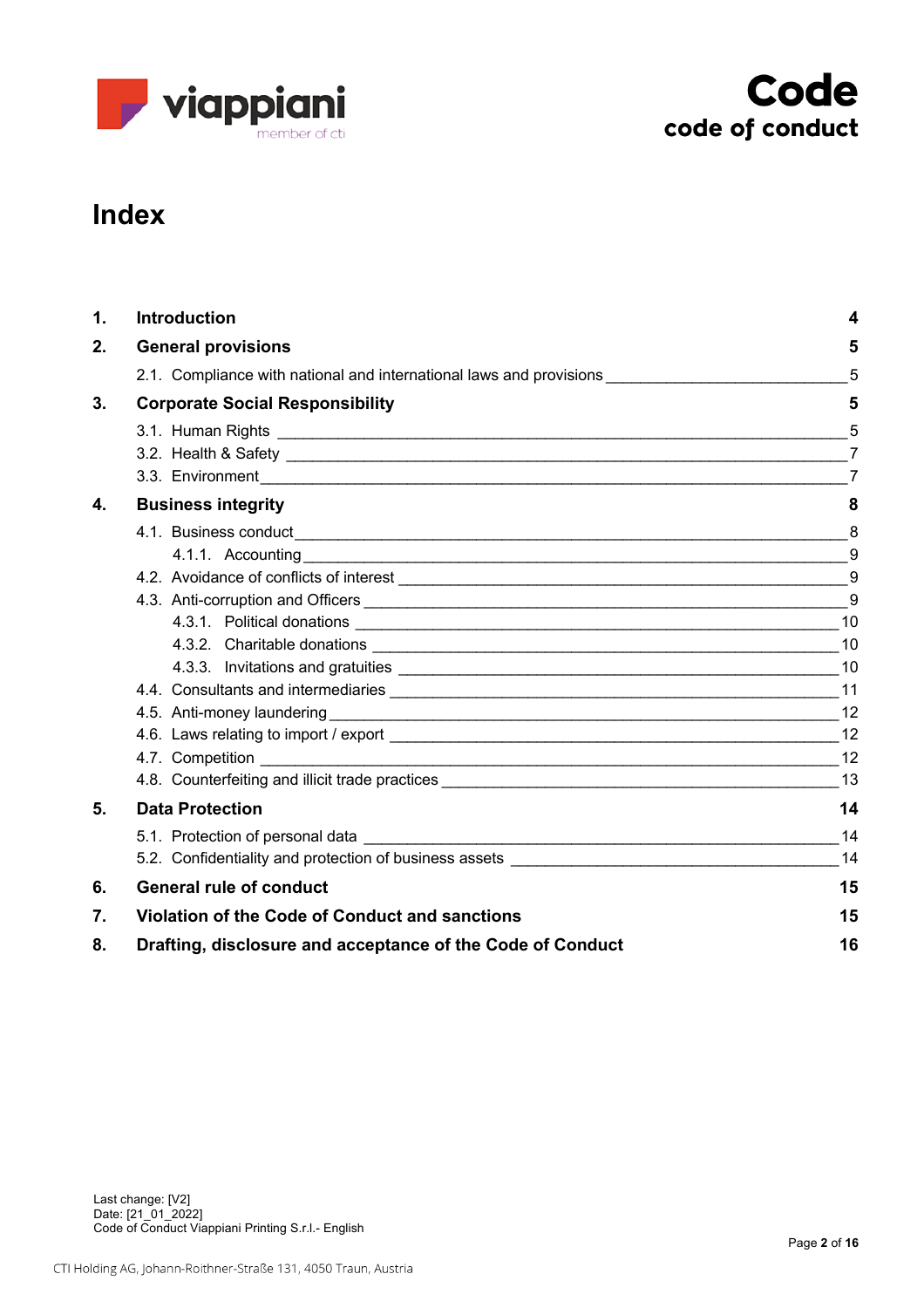



# **Versions index**

| <b>Version</b> | Date       | Author                    | <b>Description</b> |  |
|----------------|------------|---------------------------|--------------------|--|
| - V.1          | 21/12/2021 | <b>Board of Directors</b> | Code of Conduct    |  |
|                |            |                           |                    |  |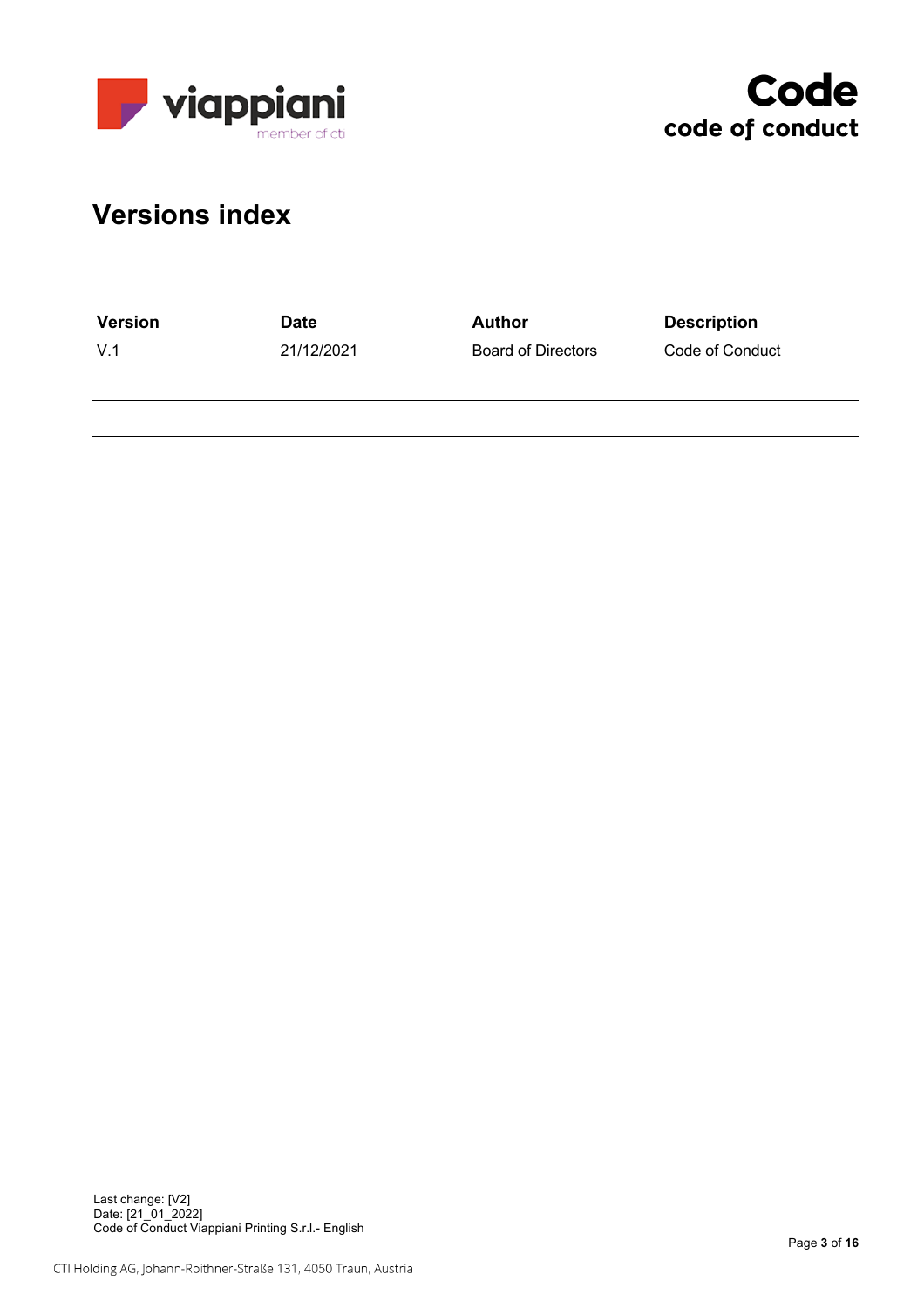



# **1. Introduction**

When it comes to our business activities, we at Viappiani Printing S.r.l. (hereinafter "Viappiani") as company controlled by CTI Holding GmbH and belonging to its group companies (hereinafter, "CTI GROUP"), always endeavour to adhere to the highest possible moral and ethical principles adopted worldwide by CTI GROUP. As company belonging to the CTI GROUP, we therefore at all times comply with the statutory provisions and are also required to protect the company to the best of our ability from corruption, such as for example extortion, fraud or bribery. We commit ourselves to always perform our business activities in all areas, in particular in the area of production, purchasing, sales and employee responsibility, in accordance with the applicable laws. These principles are part of our company philosophy.

Ensuring compliance with our fundamental principles, including the applicable laws, on the part of all our stakeholders is part of our daily business. **But also the compliance with internal guidelines and rules of the** CTI GROUP, when they are duly brought to the attention of the recipients, are a fundamental part of this **Code of Conduct.**

This Code of Conduct defines the legal and ethical basic rules, to which Viappiani has committed itself to. By highlighting potential areas of risk and conflict and by prescribing specific guidelines of conduct for these areas, it helps all of us to act properly in cases of doubt.

**This Code of Conduct applies worldwide and is mandatory for all Viappiani employees and representatives, irrespective of position, role and physical location. Strict compliance is required with the principles and basic rules contained in this Code of Conduct.**

Apart from that, all business partners, including customers, representatives, consultants, and suppliers, are expected to comply with the principles and rules contained in this Code of Conduct.

Each employee of Viappiani is responsible for adhering to the rules of behaviour contained in this Code of Conduct for his area of activity and influence. In cases, where an employee of Viappiani is still in doubt, the compliance officer will be available at all times. The Viappiani Code of Conduct protects not only Viappiani and the CTI GROUP from serious consequences, but also their employees.

Each Viappiani employee is requested to immediately stop any violations of this Code of Conduct or any applicable laws becoming known to him/her, and/or to report such misconduct at the local managing director and the above mentioned responsible (compliance officer), to the extent that such communication takes place in good faith. That means that Viappiani employees must have objective reasons to believe that the information reported as well as the allegations associated with it are essentially true. The Viappiani employees who report known or suspected violations in good faith shall be protected from repressions. Any form of repression against the Viappiani employees who report violations according to these principles shall be considered a clear and serious violation of this Code of Conduct and shall be appropriately punished. Any communication, however, with the intent of falsely accusing colleagues or managers, shall not be tolerated. Such behaviour shall represent a clear and serious violation of this Code of Conduct and shall be also punished.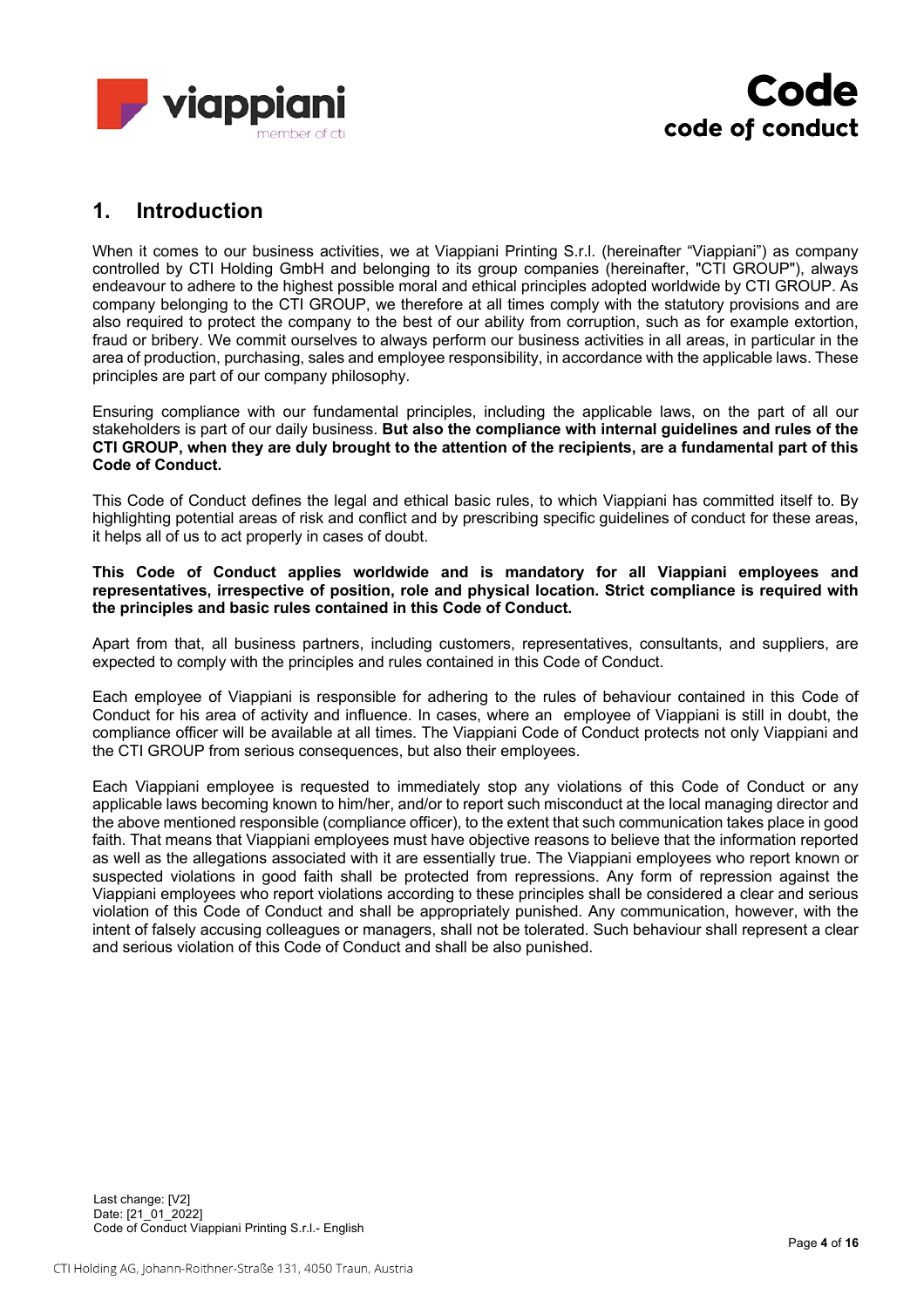



# **2. General provisions**

#### **2.1. Compliance with national and international laws and provisions**

We as Viappiani always adhere to all applicable national and international laws and rules in those countries where Viappiani is active.

#### **NOTE**

- § Viappiani has a Zero Tolerance Policy as far as compliance with this Code of Conduct is concerned.
- § Viappiani employees are personally responsible for complying with the Code of Conduct in their area of activity and responsibility, and therefore for their actions.
- § Viappiani requires its managers to ensure that their teams comply with this Code of Conduct. That includes showing a good example when it comes to compliance matters, as well as communicating the significance of this Code of Conduct to the team members on a regular basis.
- § Viappiani also expects all business partners (for example customers, suppliers, sub-suppliers, consultants, resellers, agents) to comply with the rules of this Code of Conduct and reserves the right to terminate the business relationship in the case of compliance violations on the part of the business partners.

# **3. Corporate Social Responsibility**

For Viappiani, business success is inseparably linked to social responsibility towards the Viappiani employees, business partners, the society and the environment. This includes compliance with applicable law, respecting ethical values and acting in a sustainable manner everywhere and at any time.

We are always aware of the fact that through our global business activities, we have a direct as well as an indirect influence on the society which we are working in. The support of our group companies with regard to the protection of the interests of our stakeholders (in particular society, environment, employees) is a core element of our Corporate Social Responsibility (CSR).

*"An honest CSR commitment is a Win-Win-Situation for our company and our environment."*

Catharina Trierenberg, Chairman of the Board

#### **3.1. Human Rights**

Viappiani operates in various countries and cultures. It is for this reason that we as Viappiani employees respect the religious and cultural diversity in respect of the applicable local laws. Requested is a tolerant, respectful and trustful behaviour, as well as open-mindedness and sensitivity, in particular when it comes to cultural, ethnic and national origin both among each other as well as towards third parties.

Viappiani commits itself to comply with and to promote the international provisions related to the protection of human rights. Viappiani treats its employees, business partners as well as the general public with dignity and respect.

All Viappiani employees are to be deployed for the benefit of the company according to their skills, expertise and experiences. Each of us is required to make a positive contribution towards a comfortable, respectful and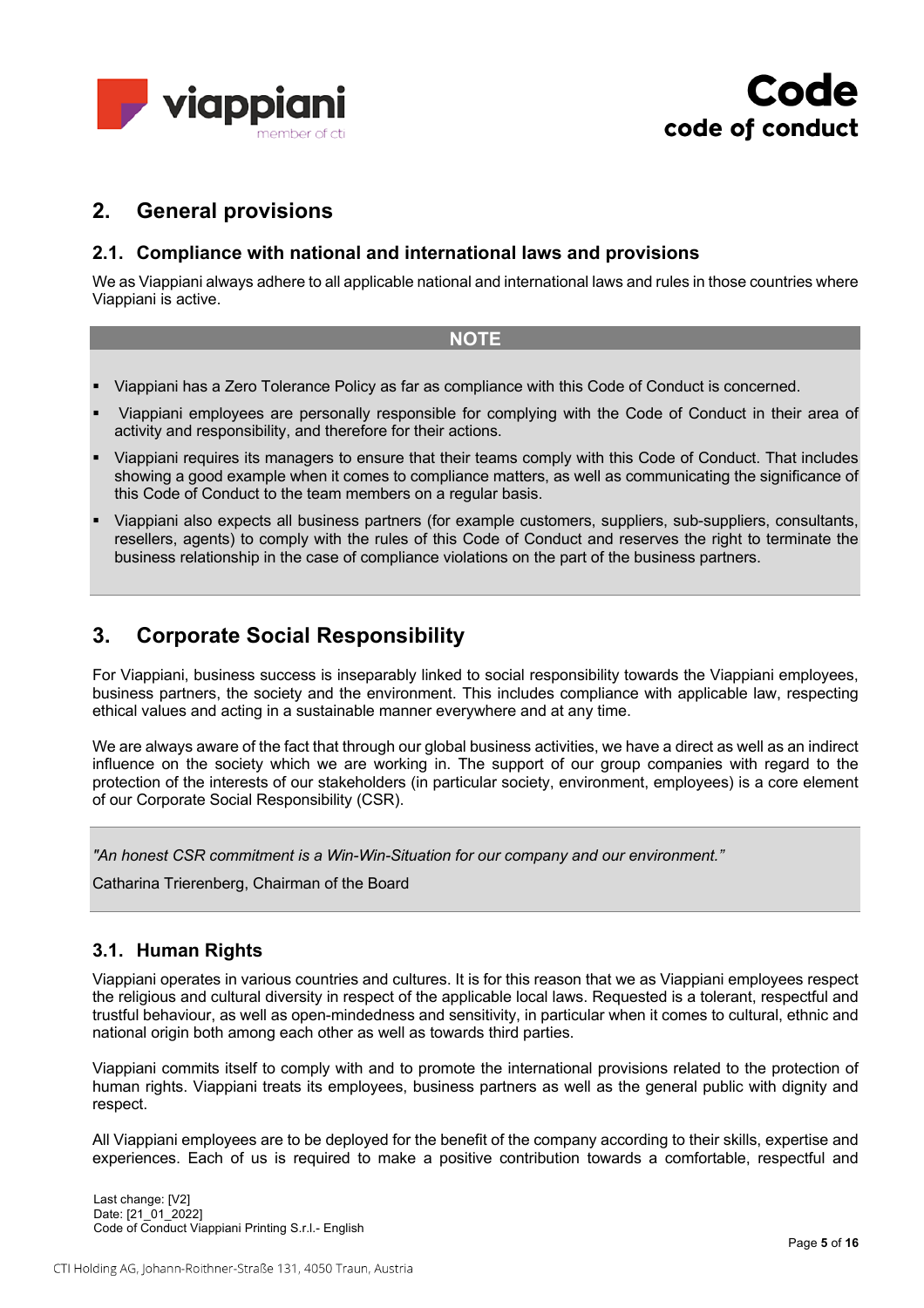



constructive working environment.

Viappiani adheres to the following principles in particular:

- § **Ban on child labour:** No child labour is allowed in Viappiani, specifically during the entire manufacturing process. This ban on child labour also applies to any business partners, who do any work of any kind for Viappiani.
- § **Working hours:** The working hours in Viappiani always comply with the local laws.
- **Remuneration:** Wages and salaries are to comply with the local laws.
- § **Human dignity:** Any form of inhumane treatment, including sexual harassment, sexual abuse, corporal punishment, physical or psychological compulsion of the Viappiani employees is prohibited.
- § **Ban on discrimination:** Any discrimination of Viappiani employees is generally prohibited. In particular, any form of discrimination based on ethnic and cultural origin, nationality, gender, race, age, disability, faith or sexual orientation is prohibited. We expect the Viappiani employees to give equal opportunities in recruiting, remuneration, promotion, further training, etc.
- **Freedom of assembly:** Viappiani respects its employees' freedom of assembly and their right to collective bargaining in accordance with local legislation and practice.
- § **Open and free communication:** An open and direct communication between the Viappiani employees and the management is the most effective way of problem-solving, in particular when it comes to workplace and/or remuneration. Each employee of Viappiani is entitled to communicate his/her concerns regarding working conditions etc. openly with the management, without having to worry about any disadvantages, intimidation or harassment as a result thereof.
- § **Workplace:** Viappiani ensures that its employees have a safe and professional workplace, where teamwork, cultural diversity and trust are practised and encouraged.
- § **Personal development:** Viappiani strives to support each and every employee in his/her personal professional development based on the employee's particular skills.

#### **NOTE**

Ethical behaviour is a basic principle of Viappiani. Viappiani respects, protects and promotes the applicable rules for the protection of human rights as fundamental and generally applicable guidelines. This behaviour applies to all business partners of Viappiani, both within as well as outside Viappiani.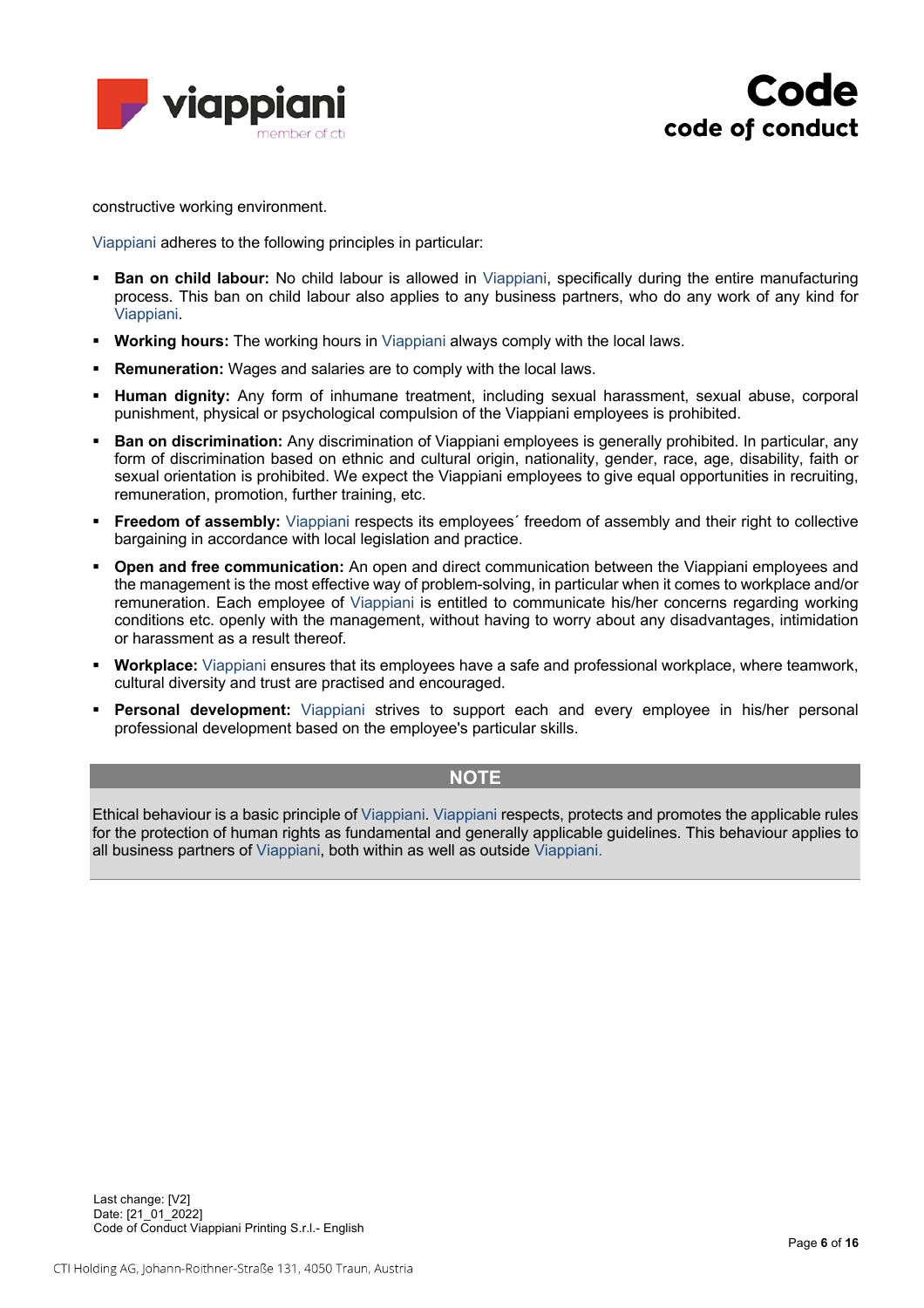



#### **3.2. Health & Safety**

Constant improvement in employee safety and health is a central part of our high quality work procedures. Our goal is to achieve an accident-free working environment for our employees. We commit ourselves to comply with all relevant laws and directives related to Health & Safety.

Management is responsible for the compliance with health and safety guidelines. It sets corresponding goals, makes available the necessary resources, and implements further measures to achieve these goals.

These objectives are in particular achieved by means of:

- § **Constant improvement and preventative measures**: Potential accidents shall be recognised; occupational hazards avoided and causes of accidents removed by means of risk analyses. The working environment as well as the working methods shall be evaluated and improved on a regular basis, including in terms of safety.
- § **Information and training of employees**: All Viappiani employees shall be provided with the necessary information regarding health and safety risks, including protection and preventive measures. Management has to ensure that Viappiani employees get appropriate health and safety training.
- § **Responsibility**: Managers are responsible for health and safety in their departments. Each Viappiani employee is responsible towards himself/herself as well as towards other employees. Strict adherence to safety instructions by the subjects to whom Viappiani has delegated the fulfilment of the obligations relating to Health and Safety in the workplace is expected and mandatory, as well as a proactive information on possible Health & Safety risks. The respective locally applicable statutory provisions are to be complied with as a minimum requirement.

#### **NOTE**

#### **What Viappiani expects from its employees:**

- Note that health and safety affects not only you, but always your colleagues as well.
- Continuously improve safety at the workplace and take care of your health.

#### **3.3. Environment**

Safeguarding the environment is an integral part of Viappiani's mission. Viappiani undertakes to conduct all its activities in compliance with environmental sustainability, acting through concrete choices, based on the following guiding principles:

- direct commitment to a constant reduction of the impact of production activities;
- design of increasingly sustainable products;
- attention to the needs of all stakeholders and local communities in the countries hosting Viappiani's activities;
- preparation to seize the stimuli of customers who make environmental sustainability their development strategy;
- preference for suppliers that demonstrate the best performance in terms of environmental sustainability.

Viappiani undertakes to comply with all regulations relating to environmental protection. Employees are required to continuously support Viappiani in achieving the objectives defined as part of the environmental strategy which is based on the following pillars:

- Products (reduce the environmental impact of products as much as possible);
- Standards (to respect and, if possible, exceed standards and laws on "environmental" matters);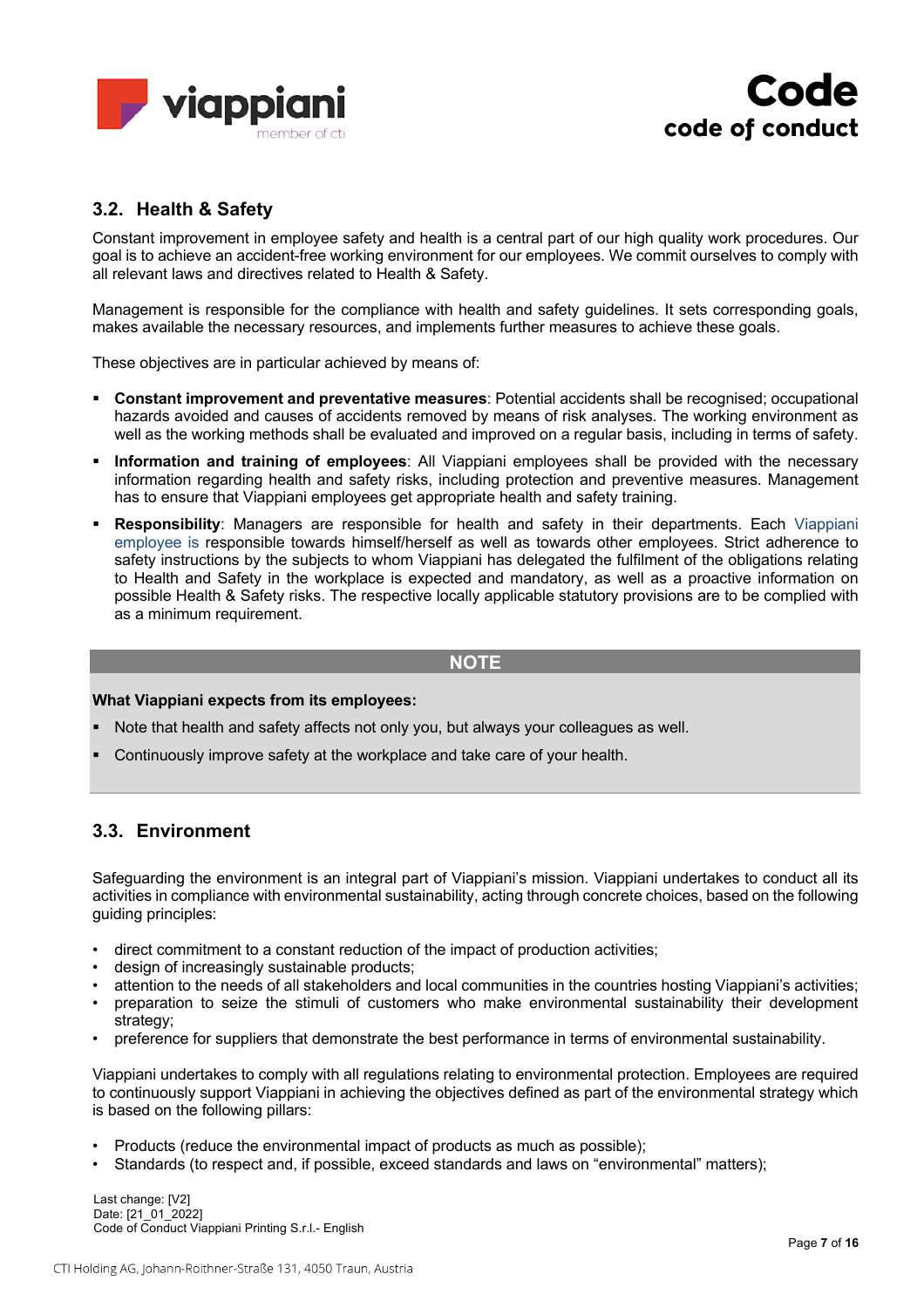



- Waste (reduce the quantity of raw materials used for products);
- Recycling (use recycled/recyclable materials in products whenever possible);
- Awareness (educating employees to reduce waste production and excessive use of resources);
- Research (developing new products in line with the principles of environmental responsibility);
- Structures (define and maintain programs to design and manage structures respecting and, where possible, exceeding the standards defined by laws and regulations);
- Decision-making criteria (considering environmental issues in all the main business operations of the company);
- Responsibility for the past (acting responsibly to remedy any negative environmental impacts of past business practices).

#### **NOTE**

#### **What Viappiani expects from its employees:**

- In the daily work, be careful how you work with resources of the company, including energy.
- Carefully consider the possible effects on the environment when making business decisions.
- § Do your part when it comes to closing of the loop in terms of material cycles (recycling of materials, etc.).
- Help to continuously reduce impact of energy and other resources in production.
- § Contribute your part to the gradual reduction of effects on the environment through the reduction of waste and emissions into the air, soil and water (implementation of energy efficiency programmes in plants, waste reduction programmes as well as reduction of water consumption).

### **4. Business integrity**

#### **4.1. Business conduct**

As a reliable, trustworthy and innovative partner we treat all our business partners with honesty, fairness and in accordance with the respective applicable laws. The way that we do things at Viappiani is characterised by our values listed below. **We, as Viappiani and as members of the CTI GROUP, must therefore always be conscious of these values and behave accordingly both internally as well as externally. Our behaviour can have a direct influence on the image and reputation of Viappiani and of the CTI GROUP.** All Viappiani employees are required to contribute towards the well-being of the company. The company trusts that all Viappiani employees make their decisions exclusively on the basis of factual criteria and are not influenced by personal interests and relationships.

Our values - associated with the principles stipulated in the Code of Conduct - are:

- Responsibility
- Reliability
- Respect
- § Honesty
- § Teamwork
- Passion
- **■** Long-term Sustainability

We take responsibility and meet the requirements that we set ourselves. We make our best contribution, we do what we say and commit, others can rely on us.

Respect and honesty are the pillars of our cooperation as a team. We treat others with the same appreciation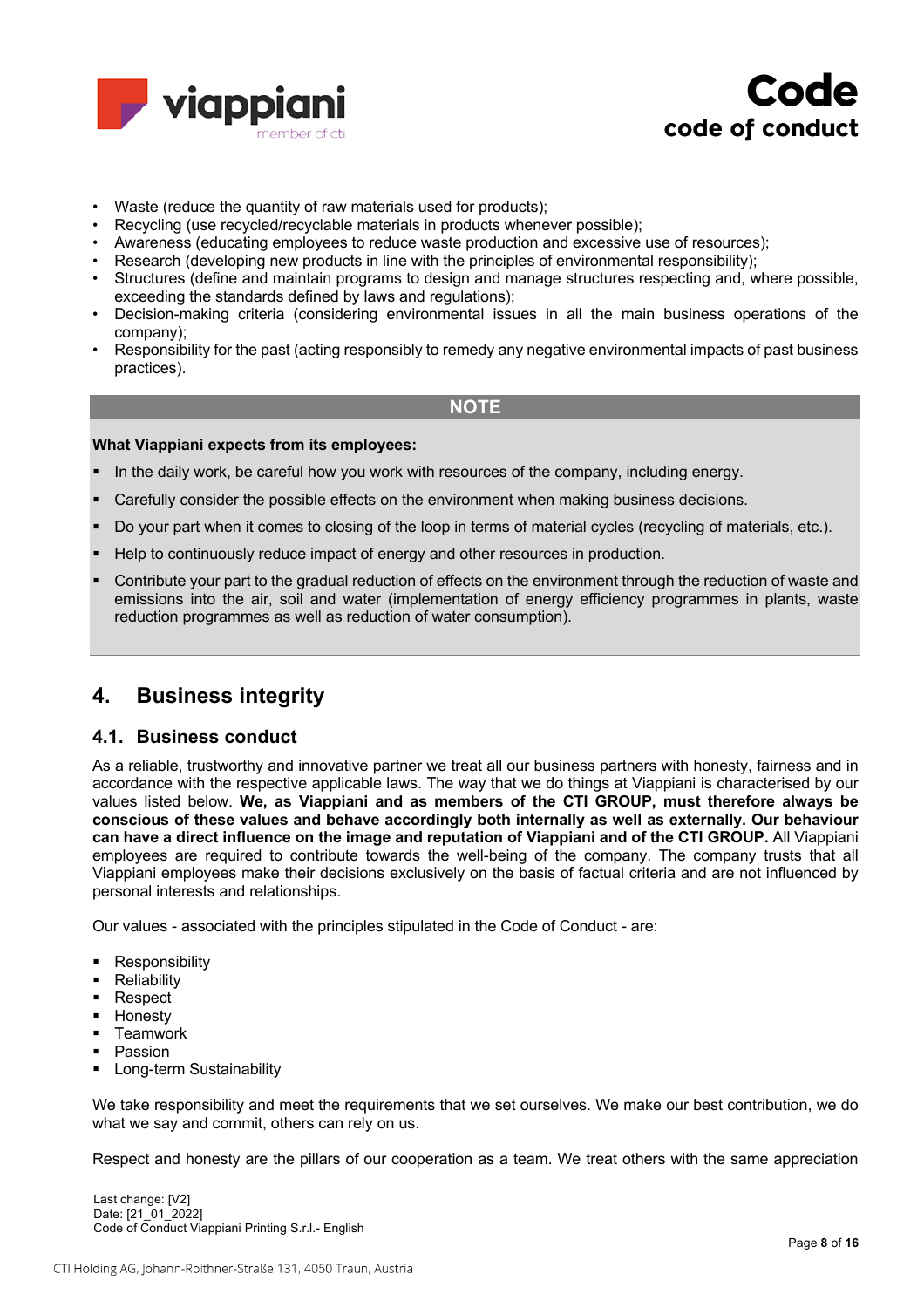



with which we would like to be treated. We appreciate people beyond their assigned roles.

We act with passion, joy and with altruism. What we do, we do completely.

We use our resources responsibly and strive for sustainable solutions.

We communicate our values both internally as well as externally towards our business partners, so laying the foundation for an outstanding and profitable cooperation.

#### **4.1.1. Accounting**

Viappiani maintains a finance and accounting system, which provides a comprehensive and appropriate representation of its overall business transactions and complies with the applicable national and international accounting quidelines.

#### **4.2. Avoidance of conflicts of interest**

All Viappiani employees are required, as far as possible, to avoid situations in which private interests are or may be in conflict with the interests of Viappiani. Should an Viappiani employee become aware of the possibility of an existing or potential conflict of this sort, he/she immediately has to inform the compliance officer and request support.

The mere existence of private interests in a business-related situation does not necessarily have to lead to a conflict of interest. Most cases can be resolved by clearly documenting the private interests and indicating in a transparent manner why there is no conflict in fact.

In any case, we are all required to make all relevant decisions to the best of our knowledge and belief as well as in the interest of Viappiani.

#### **4.3. Anti-corruption and Officers**

Most countries have laws to combat bribery and corruption. Each employee of Viappiani is required to comply strictly with these laws and the corresponding internal guidelines. Viappiani follows a strategy of zero-tolerance towards bribery and corruption.

#### **NOTE**

The acceptance and granting of bribes and facilitation payments– directly or indirectly – is strictly prohibited for all business transactions that Viappiani is involved in.

The compliance officer should be informed immediately in all cases of suspected corruption.

Offering, giving, or receiving a gift with the intention or the effect of influencing the decision-making process of a business partner or a public officer is strictly prohibited and punishable.

This in principle also applies to so-called facilitation payments, speed or grease money, by which the payer tries to secure or speed up a routine service, that the payer is entitled to (in contrast to bribe). The Viappiani employees may not be involved in any such facilitation payments. If you are confronted with facilitation payments, you must immediately inform the compliance officer.

The good-faith offering, giving or receiving of reasonable gifts, hospitality or other gratuities is on the other hand expected in many situations, based on local customs, traditions and moral values. These benefits are often needed to build or maintain business relationships. If the refusal to offer or accept a benefit results in a loss of the business relationship, the benefit may be offered or accepted under the following prerequisite cumulative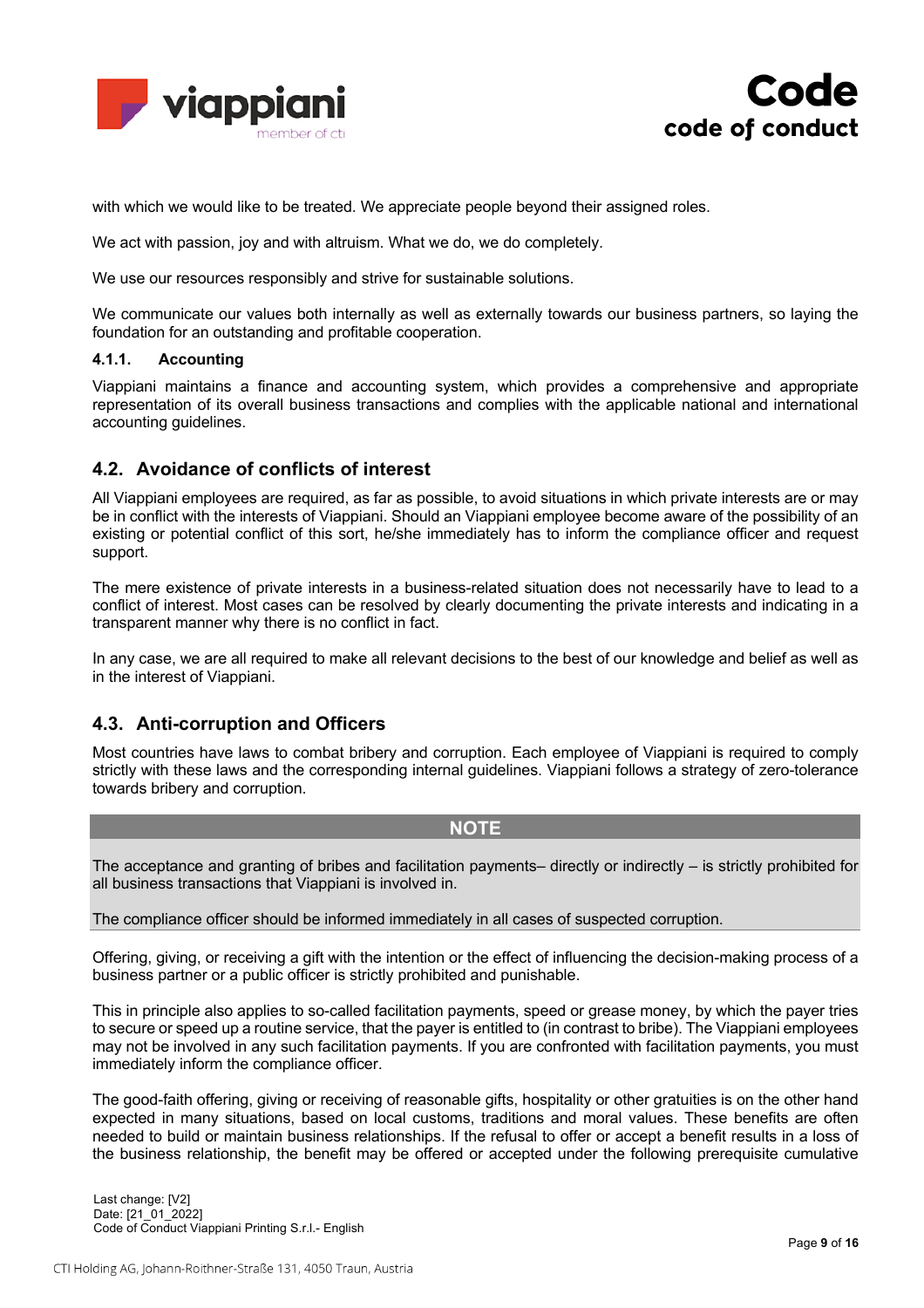



conditions:

- § The provision or acceptance of the benefit is appropriate and legally permissible.
- The provision or acceptance of the benefit is correctly and sufficiently disclosed.
- The provision or acceptance of the benefit is comprehensively and precisely documented and has been approved in writing by the local management.
- In case of doubts contact the compliance officer.

#### **4.3.1. Political donations**

Viappiani (or its employees on behalf of the company) are not allowed to make any political donations. In individual cases the top management of Viappiani may approve exceptions.

#### **4.3.2. Charitable donations**

Viappiani supports local and charitable projects, subject to the condition that such gratuities are in fact legally permissible and approved by top management of Viappiani.

#### **4.3.3. Invitations and gratuities**

All Viappiani employees have to ensure that in case of the granting or accepting of a gratuity (for example a present, an invitation, etc.) they do not give the impression or trigger the thoughts that they have acted with improper or evil intention.

#### **The following rules are to be complied with at all times:**

- § The nature, value and frequency of gratuities must be appropriate to the occasion in which they are made, as well as to the position and relationships of the recipient.
- The gratuity must be permitted by local laws and regulations. In case of doubt, a gratuity may not exceed whatever an employee of Viappiani may accept according to the currently applicable worldwide laws and internal quidelines.
- § The gratuity may not be given or accepted for the purpose of influencing a decision of the recipient or to obtain an unduly benefit in return.
- The gratuity must be properly documented (for example for auditing purposes) by entering it into the records designated for this purpose.
- § Irrespective of the amount, monetary gratuity (cash) or corresponding considerations (cheques, and so forth) are strictly prohibited.
- The offering and giving of gratuity to public officers or the receiving of gratuity from public officers are subject to especially strict rules.

**In other words: the offering, giving or receiving of gratuities can be permitted if the gratuity is transparent, modest, appropriate, commensurate to the situation and legal according to local laws and** is not given with the intention of maintaining or getting a business or to secure a benefit, which may be **qualified as bribery and therefore is strictly prohibited.**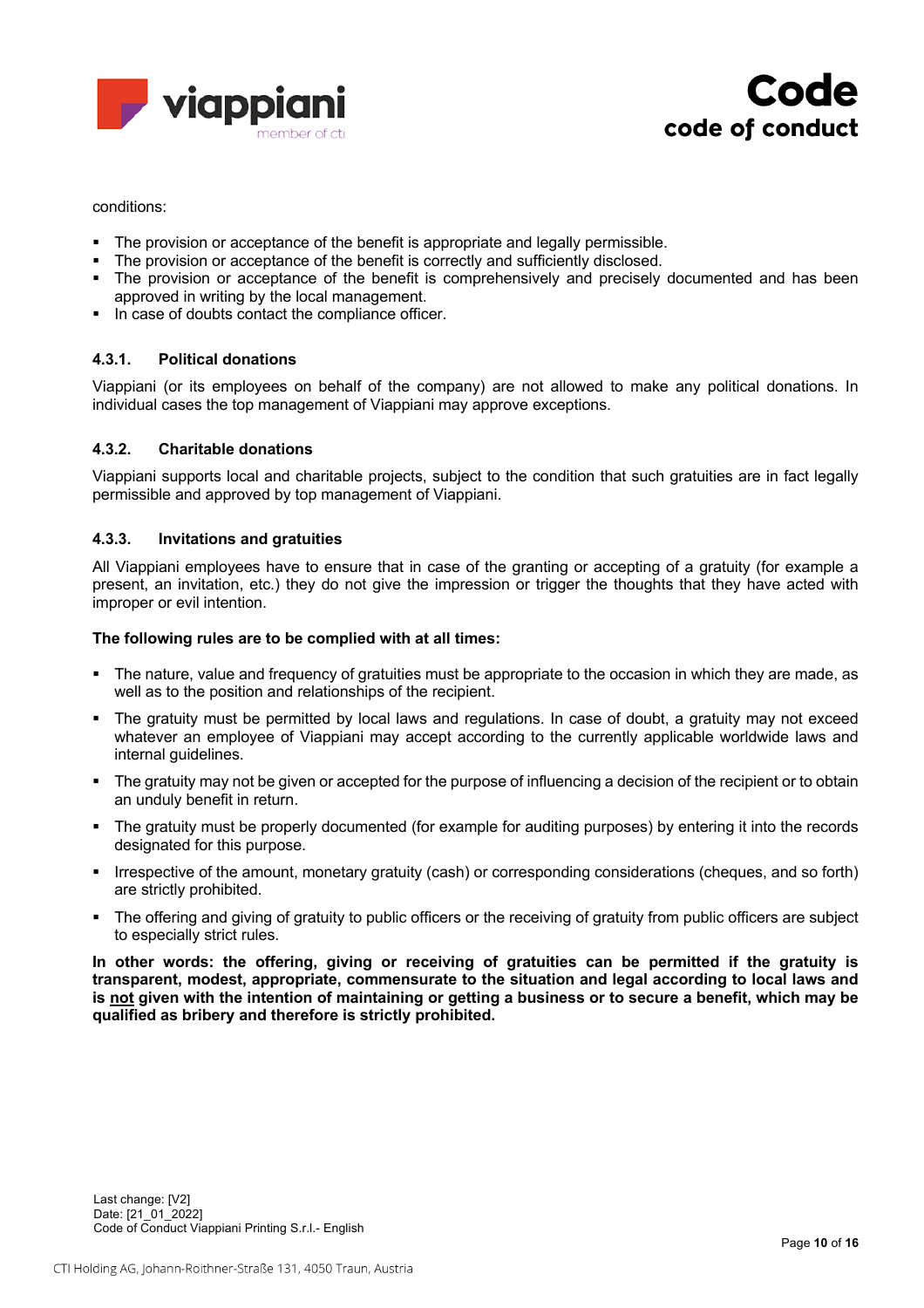



#### **NOTE**

#### **What Viappiani expects from its employees:**

- § Avoidance of situations with possible conflicts of interest.
- All actual or potential conflicts of interest are to be communicated immediately to the direct supervisor.

#### **What Viappiani employees may NOT do:**

- § Accepting private benefits from business partners of Viappiani.
- Use employees or property of Viappiani for private purposes.
- Abusing the own position at Viappiani in bad faith for a personal benefit or for the benefit of relatives or friends.
- § Conducting private activities outside of Viappiani with a negative impact on one's work performance for Viappiani due to the use of resources that should instead be allocated to carrying out one's work for Viappiani.
- Work for a competitor of Viappiani or a have a link with a competitor which would harm the interests of Viappiani.

#### **4.4. Consultants and intermediaries**

In some countries, when initiating or developing business relationships, Viappiani involves external consultants and distribution partners, who engage in sales-supporting activities in the interest of, or based on the instruction of, Viappiani or its customers.

Because of the lack of affiliation to Viappiani or to the CTI GROUP, it is not always certain that these consultants and distribution partners adhere to the high level of ethical principles of conduct of Viappiani. In order to mitigate as far as possible the risk that the compensation paid to them by Viappiani is then used as a means of corruption, consultants are to be used with the utmost caution. Compensation to consultants and distribution partners may only be paid for consulting and other services actually provided in accordance with the relevant contracts and the compensation must be adequate to the services provided.

Statutory violations by such consultants and service providers may damage the reputation of Viappiani and the CTI GROUP and even lead to a liability of the company towards third parties as well as very high financial penalties.

#### **NOTE**

- § Carefully verify the integrity of potential consultants and intermediaries before giving them an instruction and before executing payments, in accordance with the "Know-Your-Customer-Policy" as reported under point 4.8.
- Make sure that the contracts that you are responsible for are able to withstand legal and financial scrutiny also in comparison to contracts with other intermediaries.
- It is not allowed to circumvent the rules of this Code of Conduct and the prohibitions or restrictions included herein through the use of third parties such as agents, representatives, consultants, subcontractors, etc.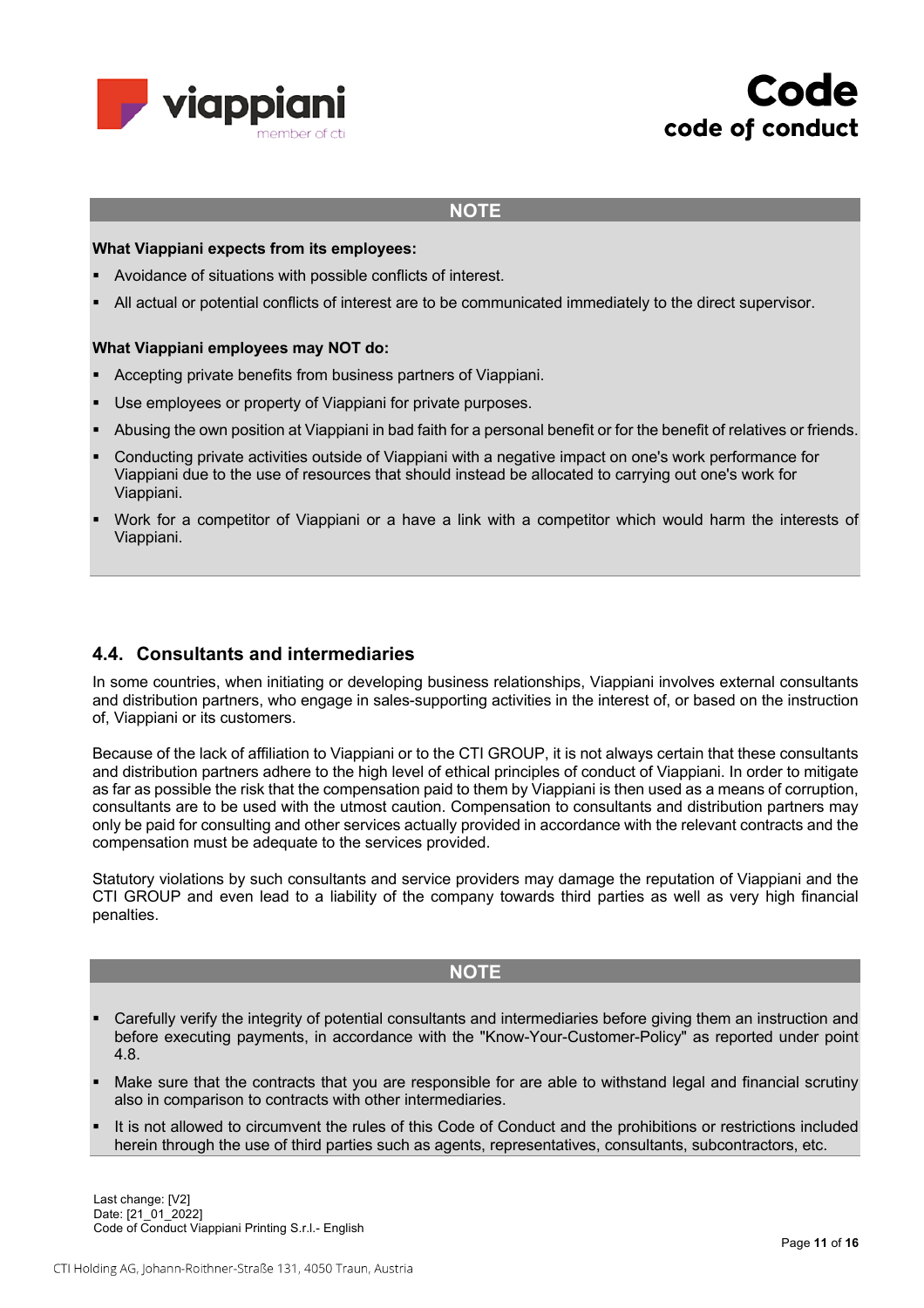



### **4.5. Anti-money laundering**

Viappiani carries out its business in full compliance with the anti-money laundering regulations in force and the provisions issued by the competent Authorities.

To this end, Viappiani undertakes not to carry out suspicious transactions in terms of correctness and transparency and to check in advance the information available relating to customers, suppliers, commercial partners, external collaborators and agents, in order to verify their respectability and the legitimacy of their activity. All Viappiani employees also undertake to operate in such a way as to avoid the involvement of Viappiani in operations, even potentially suitable for favouring the laundering of money deriving from illegal or criminal activities. Each employee who carries out, on behalf of Viappiani, operations and/or transactions involving sums of money, goods or other economically valuable benefits must be authorized and provide any valid evidence for its verification upon request.

Collections and payments must be strictly made through bank remittances and/or bank checks issued with the non-transferability clause. There is also an obligation for all employees to:

- not to accept goods and/or services and/or other benefits for which there is no suitably authorized order/contract;
- not to make cash payments exceeding Euro 1,000 (for this purpose, payments made in several instalments of a smaller amount but relating to the same supply and overall greater than Euro 1,000 are also relevant) or the different amounts established from time to time by law as maximum limit for cash payments.

#### **4.6. Laws relating to import / export**

Viappiani undertakes to comply with the rules that regulate the import/export activity, including the temporary restrictions from time to time decided by the Italian State, by the foreign States in which the companies of the CTI GROUP are based and by the supranational organizations which the Italian State adheres (EU, NATO, UN, etc.).

#### **4.7. Competition**

As a highly innovative developer and manufacturer of product decorations, Viappiani is convinced of the significance of functioning markets as well as competition as driving forces for innovation, technical progress and constant quality improvements. The violation of applicable antitrust and competition law can result in very serious damage for Viappiani and the CTI GROUP. The Viappiani employees are strictly prohibited from concluding agreements or agreeing to certain behaviour which aim to, or result in, a prevention or restriction of competition.

It must be ensured that in the communication and correspondence with competitors no information is exchanged which allow conclusions regarding current or future market behaviour on the part of Viappiani or its competitors. In principle, the Viappiani employees will have contact with competitors only to the extent that such contact is absolutely required on legally permissible commercial grounds. To the extent that Viappiani has a leading/dominant market position, Viappiani will take whatever measures may be required in order to prevent the abuse of this market position. In particular, Viappiani will not discriminate against any customers or unfairly hinder competitors.

In terms of all business processes, the Viappiani employees are to comply with the internal guidelines for correct behaviour in terms of competition and in all cases of doubt, turn to the Compliance Officer in a timely manner.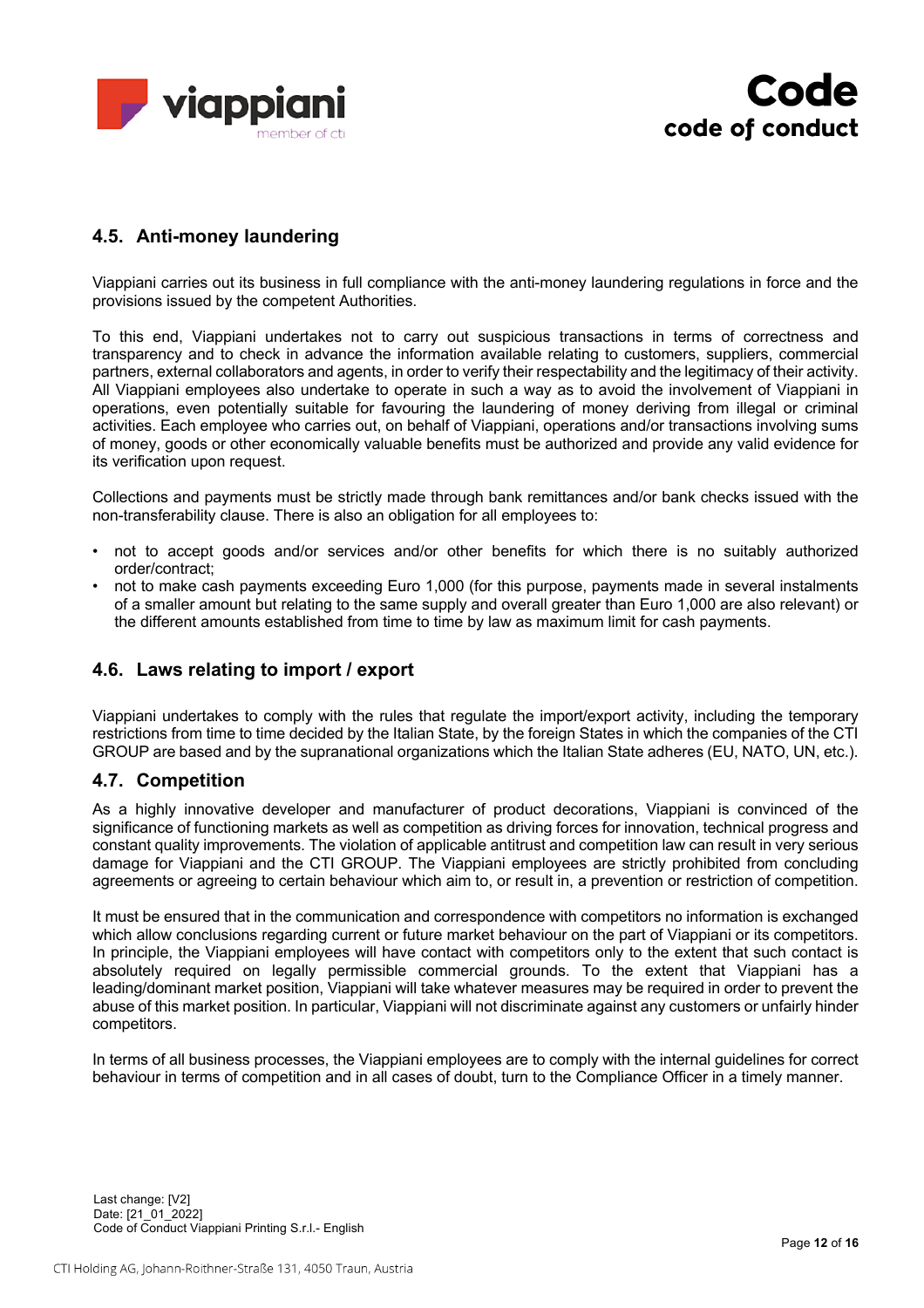



#### **NOTE**

#### **Principles:**

- The Viappiani employees must comply with the applicable antitrust and competition law guidelines.
- The Viappiani employees must handle with particular caution any relevant or critical information concerning competition.
- The Viappiani employees must immediately inform the management regarding attempts by competitors to exchange competition-relevant information or to agree on anticompetitive behaviours.

#### **The following is in particular prohibited:**

- Fixing prices or other conditions with competitors.
- Exchanging information with competitors which is market relevant, such as prices, rebates, production capacities, areas, customer groups, etc..
- § Distribute markets with competitors (for example, with regards to areas, products, customers and suppliers).

#### **4.8. Counterfeiting and illicit trade practices**

Viappiani conducts its business according to ethical and legal principles. In particular, when it comes to the prevention and elimination of product and distinctive signs counterfeiting, Viappiani is committed to make sure that it develops business relationships only with reputable companies and individual persons. Therefore:

- Viappiani does not counterfeit any products.
- § Viappiani verifies, before each business transaction, whether or not the possible business partners are or were involved in counterfeiting or illicit trade activities.
- § Business relationships entered into with (potential) customers, who have demonstrably participated in illegal activities, are immediately terminated or not entered into in the first place.
- § Viappiani has developed a so-called "Know Your Customer" policy, in particular for the purpose, as far as possible, of verifying new customers as far as their integrity is concerned.
- § Any cases of counterfeiting and illegal commercial practices are in any case managed by the management of the CTI GROUP which is also the direct contact person of the customers with regard to these matters.

#### **NOTE**

#### **In terms of the "Know Your Customer" approach, the following points are to be considered:**

- In the case of new design entrustment, the right of use of the customer (such as copyright, trademark protection, registered design protection) must be verified and, if necessary, confirmed in writing by the customer (including through a warranty representation).
- Verification of the customer (for example by means of requests made to the local foreign trade authority, local attorney, register excerpts, trade association, etc.), whether the recipient customer is an existing company that is properly entered into the respective register (company register, commercial register etc.), including its shareholding.
- § Periodic verification of the company and ownership structure (at least 1x per year) of the recipient customers.
- Verification of the ratio of the ordered/delivered quantity of the product to the quantity that the recipient customer needs in terms of his official business (customary in the industry).
- No deliveries to customers who are suspected of illegal use/forwarding of product(s) already delivered at an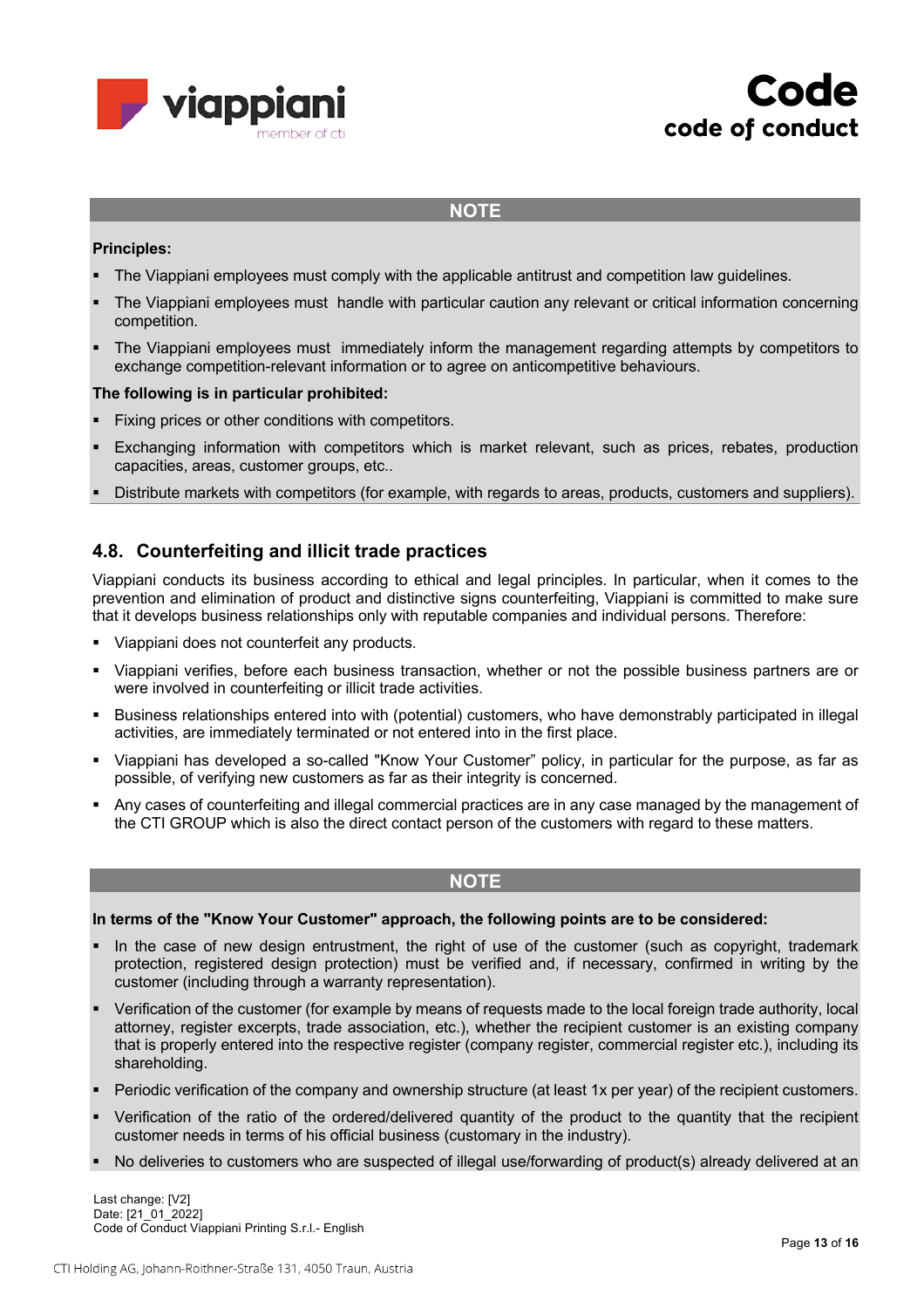



earlier point in time, to the extent that this suspicion cannot be eliminated demonstrably and without any doubt.

- No deliveries to customers who were or may have been involved in illegal business such as product counterfeiting, illicit trade etc., to the extent that this suspicion cannot be eliminated demonstrably and without any doubt.
- Best possible assurance that the deliveries were made to the ordering customer, or the freight forwarder commissioned by the customer.
- § No payments are to be accepted for deliveries, which do not come from customers (or a third party explicitly designated by them), who were invoiced for the delivery.

## **5. Data Protection**

The majority of the business information of Viappiani and of CTI GROUP is confidential or legally protected. Therefore, there is an obligation of secrecy. This does not apply if the Viappiani or CTI GROUP's top management approved a disclosure of the information or if a disclosure is compulsory based on laws or regulations.

Viappiani has implemented binding internal guidelines for data protection and IT security. Viappiani employees are encouraged to contact the local data protection officer in cases of doubt.

#### **5.1. Protection of personal data**

Viappiani explicitly commits itself to the protection of personal data of both Viappiani and CTI GROUP employees as well as all business partners. Viappiani collects, stores, processes or uses personal data exclusively for legitimate business and, to the extent legally required, administrative purposes (for example human resources, etc.). All personal information about Viappiani and CTI GROUP employees, customers, business partners and suppliers as well as other third parties are to be carefully used by Viappiani and treated confidentially. This is done in full compliance with the respective data protection laws. The protection of this information must be handled with the greatest care.

#### **5.2. Confidentiality and protection of business assets**

The obligation of secrecy refers in particular also to the intellectual property of Viappiani and the CTI GROUP. This includes business secrets, patents, brands and copyright, but also business and marketing plans, designs, business documentation, salary details and all other non-disclosed, financial data and reports. The unauthorised forwarding of technical know-how, trade and business secrets of Viappiani and the CTI GROUP or third parties can have serious consequences for the company and the relevant Viappiani and CTI GROUP employees.

Material and immaterial business assets (for example products of Viappiani and CTI GROUP, work equipment, software licensed to Viappiani and to CTI GROUP, etc.) may only be used for business purposes. Viappiani employees therefore treat such information as confidential and with greatest care. Viappiani employees are furthermore obliged to ensure that the business assets are not damaged, misused or wasted.

#### **NOTE**

#### **Principles:**

- The applicable data protection laws as well as the corporate guidelines regarding the protection of data and IT security are to be complied with.
- § Treat personal data with care and collect, store, process or use this data only on a legal basis or with the consent of the relevant data owner.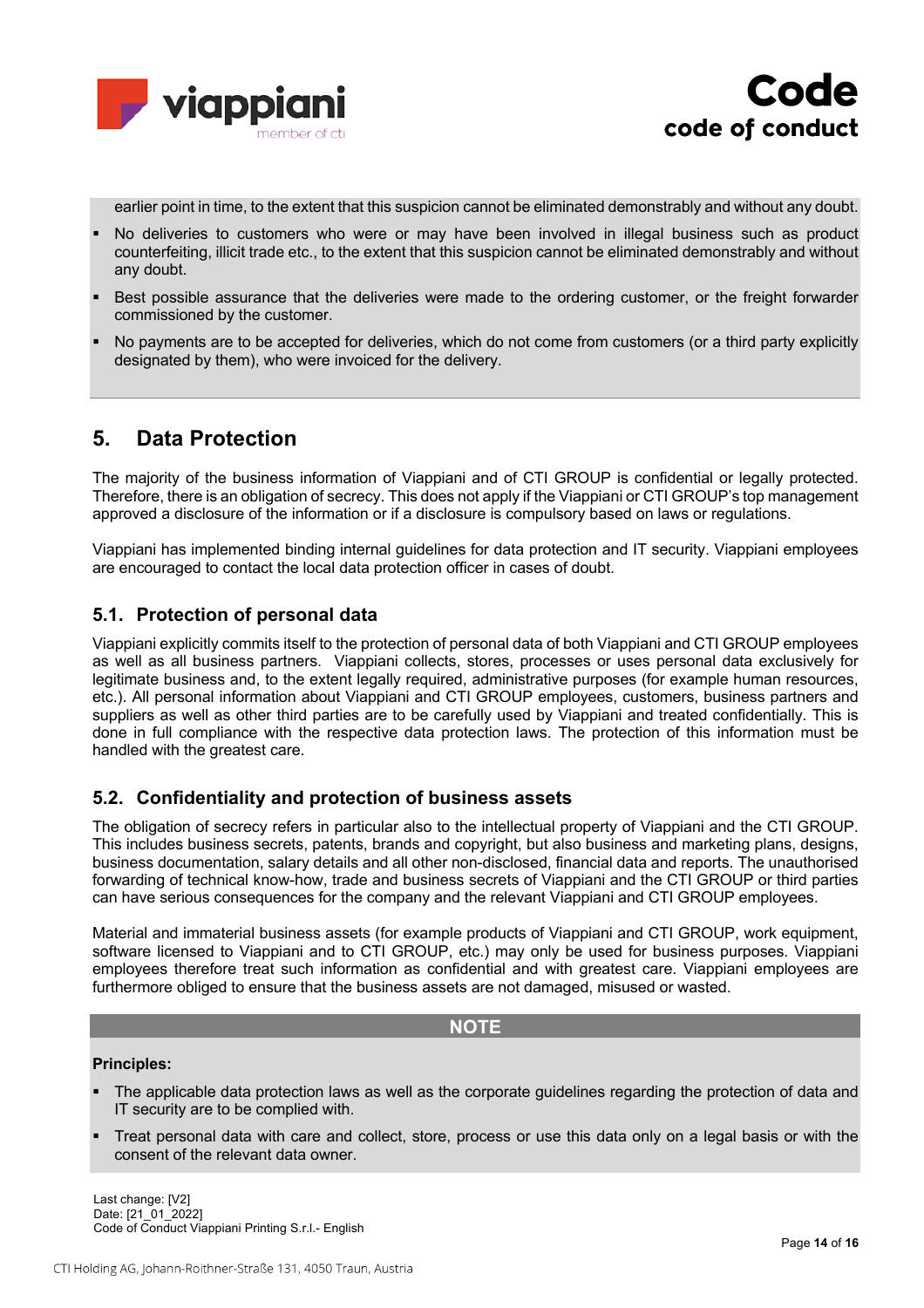



#### **You are prohibited from:**

- intentionally damaging the property of Viappiani and/or the CTI GROUP, waste or divert it from its intended use, or use it for non-business purposes.
- sharing confidential business information of Viappiani and/or the CTI GROUP (for example technical knowhow, operational and financial data, customer information, etc.) or personal data of colleagues or business partners with third parties without authorization.

## **6. General rule of conduct**

In terms of a rule-of-thumb, each employee of Viappiani shall ask the following control questions in cases **of doubt:**

- Does my behaviour represent the company values of Viappiani?
- Is my behaviour free from any conflicts of interest?
- § Is my behaviour legal and is it aligned with the group guidelines of Viappiani?
- Would I feel good about it if my actions were seen online or on television? Or if I read about it in the newspaper?
- § Would I feel good about it if I had to explain my actions to my supervisor?
- § Would I feel good about it if I explained my actions to one of my family members?

#### **IF THE ANSWER TO ANY ONE OF THESE QUESTIONS IS "NO", THE PLANNED ACTION MAY NOT BE EXECUTED!**

Should you have any doubt with regards to these questions, please contact:

- § Your supervisor and/or
- § Gudrun Pichler (+43 664 88304601 / gudrun.pichler@cti.group) and/or
- § Catharina Trierenberg (+43 7229 24200 5001 / catharina.trierenberg@cti.group)

# **7. Violation of the Code of Conduct and sanctions**

As regards compliance with this Code of Conduct, Viappiani pursues a zero tolerance policy.

Compliance with the provisions of this Code of Conduct constitutes an integral part of the contractual obligations assumed by Viappiani employees and by customers, suppliers, consultants, collaborators in various capacities, commercial and financial partners and other subjects having relationships with Viappiani.

Their violation by Viappiani employees constitutes a disciplinary offense punishable in compliance with the applicable laws (such measures can range from warnings/admonitions to dismissal). Viappiani, through the bodies and functions specifically appointed for this purpose, ascertains the infringements by the employees and